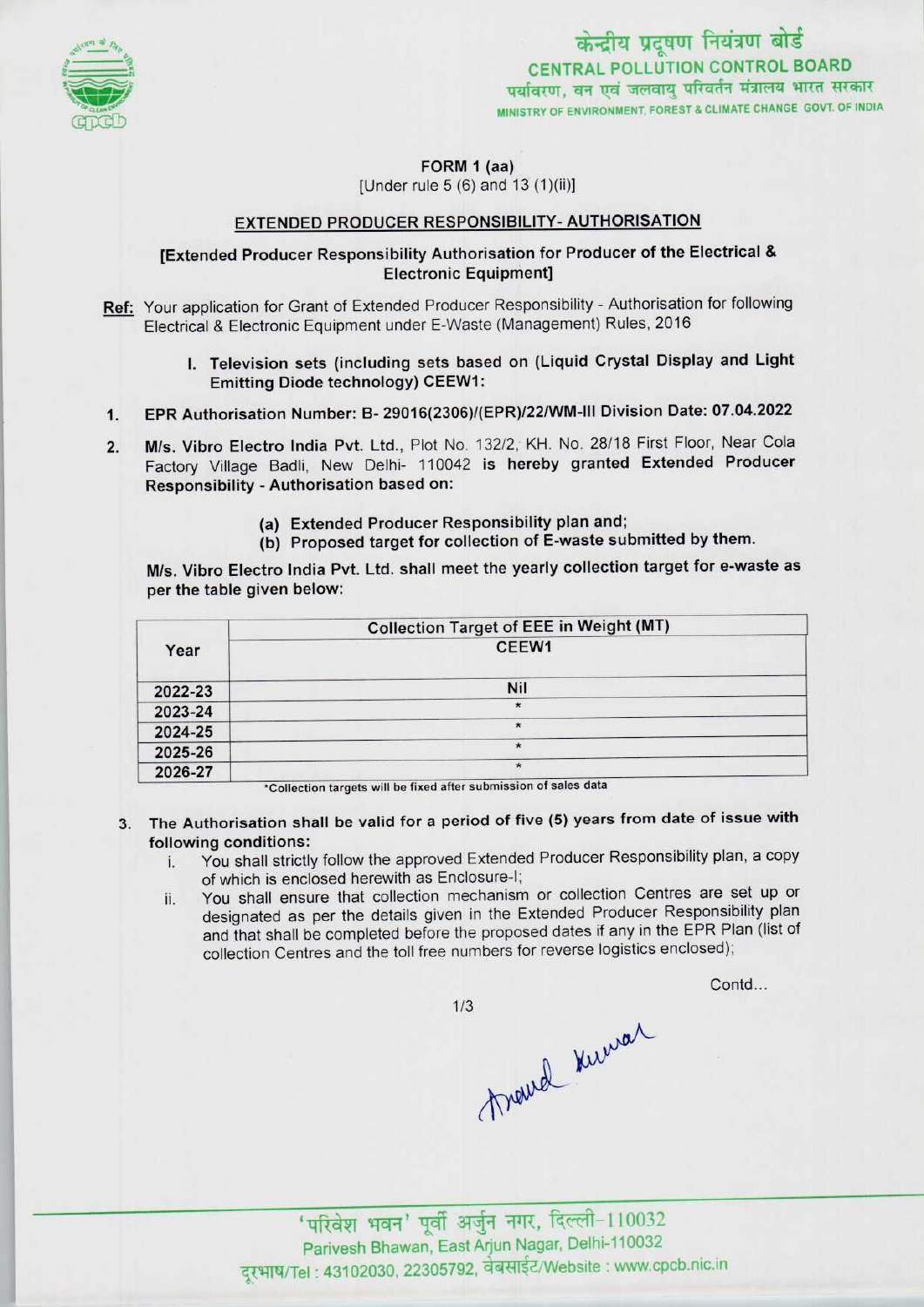

From pre page...

- iii. You shall ensure that all the collected e-waste is channelized to your dismantler/recycler M/s M/s Global Waste Solution Unit-1 Village Ram Nagar, Tehsil Ganaur, Sonipat and record shall be maintained at dismantler/recycler and at your end.
- iv. You shall maintain records, in Form-2 of these Rules, of e-waste and make such records available for scrutiny by Central Pollution Control Board;
- v. You shall file annual returns in Form-3 to the Central Pollution Control Board on or before 30th day of June following the financial year to which that returns relates.

# vi. General Terms & Conditions of the Authorisation:

- a. The authorisation shall comply with provisions of the Environment (Protection) Act, 1986 and the E-waste (Management) Rules,2016 made there under;
- b. The authorisation or its renewal shall be produced for inspection at the request of an officer authorised by the Central Pollution Control Board;
- c.Any change in the approved Extended Producer Responsibility plan should be informed to Central Pollution Control Board within 15 days on which decision shall be communicated by Central Pollution Control Board within sixty days;
- d. It is the duty of the authorised person to take prior permission of the Central Pollution Control Board to close down any collection centre/points or any other facility which are part of the EPR plan;
- e.An application for the renewal of authorisation shall be made aslaid down in subrule (vi) of rule of 13(1) the E-Waste (Management) Rules, 2016;
- f. The Board reserves right to cancel/amend/revoke the authorisation at any time as per the policy of the Board or Government.

### vii. Additional Conditions: -

- a) That the applicant will submit annual sales data along with annual returns;
- b)That the applicant has to ensure that the addresses of collection points provided by them in their EPR Plan are correct and traceable and the collection points/centres are functional;
- points/centres are runctional,<br>c) That the applicant will submit revised application for grant of EPR Authorisation in case of applicant adding/changing PRO or changing its EPR Plan;
- d)That the applicant has to ensure that the e-waste collected at collection centres/points or through Buy-back and DRS mentioned in the application should Pollution Control Board to close down any collection centrality which are part of the EPR plan;<br>An application for the renewal of authorisation shall be made in the relation of authorisation shall be made in the HOM of rul Ie and the collection<br>of EPR Authorisation in<br>R Plan;<br>collected at collection<br>the application should<br>Conte

travel Kuwar